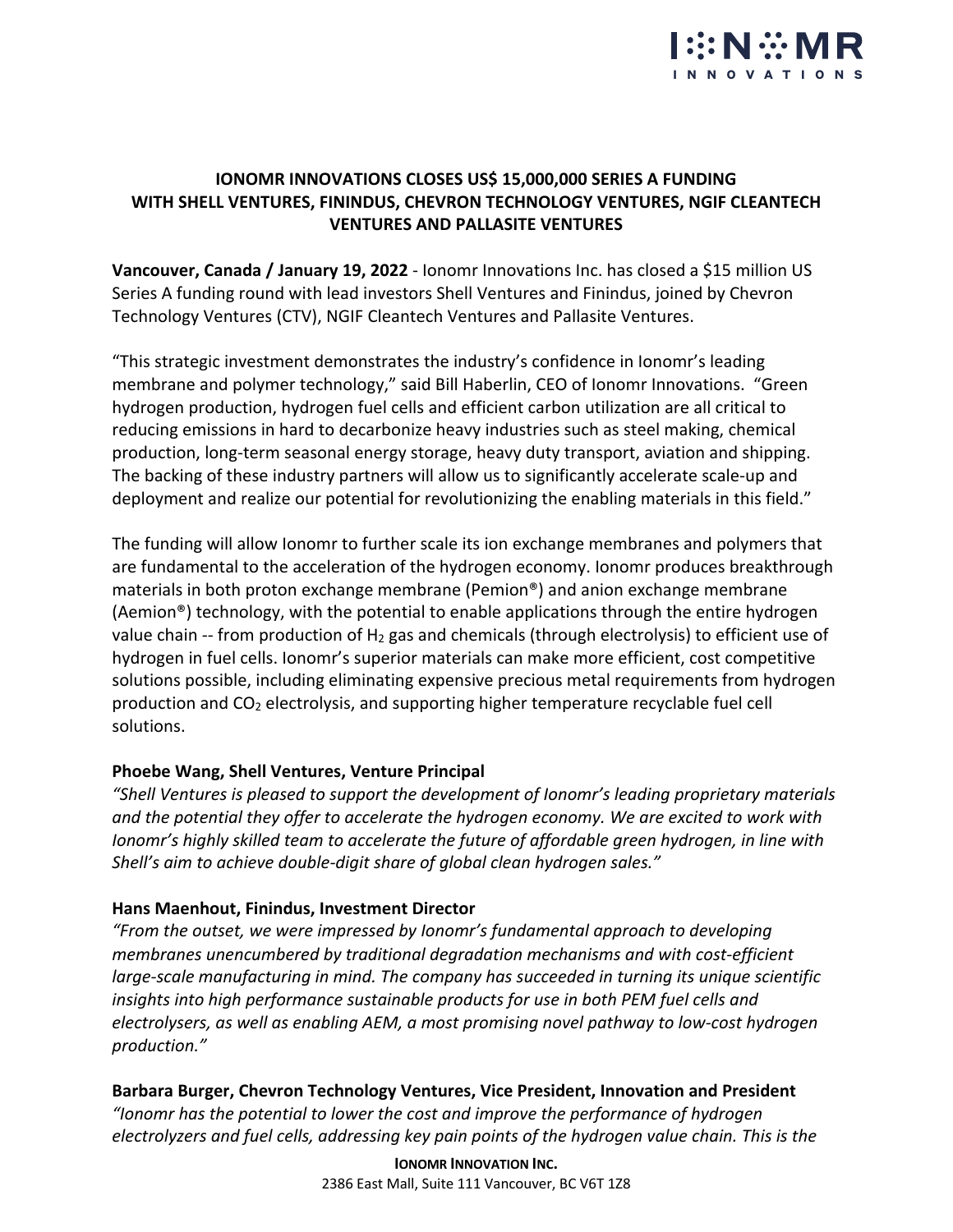

*latest investment from our \$300 million Future Energy Fund II, which focuses on industrial decarbonization, emerging mobility, energy decentralization, and the growing circular carbon economy."*

# **John Adams, NGIF Cleantech Ventures, Managing Partner**

*"With their extensive experience in the development and commercialization of electrochemical devices, we are pleased to be an investment partner in Ionomr Innovations. Ionomr's membranes are fully recyclable and recoverable, making them crucial for the success of a clean hydrogen economy."*

# **Chris Bissonnette, Pallasite Ventures, Managing Partner**

*"Pallasite is proud to continue its many years of support of Ionomr as the company works to transform the hydrogen economy. We continue to believe that Ionomr's revolutionary advanced materials technology has significant potential to solve the problems that have long hampered the viability of the hydrogen and fuel cell industries, as well as being foundational for carbon capture, utilization, and storage. We are thrilled to see this next phase of funding and to work with these world-leading cleantech investors."*

# **About Ionomr Innovations**

Ionomr is advancing the development and manufacturing of ion-exchange membranes and polymers for the hydrogen economy. Ionomr's Pemion® and Aemion® technologies provide cost, performance and sustainability advantages for fuel cells, hydrogen production, carbon utilization, and advanced energy storage. Leveraging technology developed at Simon Fraser University, Ionomr was founded in 2018 and employs 31 professionals at its research and manufacturing facilities in Vancouver, Canada. Ionomr was also recently selected to join the World Economic Forum's Tech Pioneers, which brings together 100 companies from around the globe that are pioneering break-through technologies and innovations aimed at tackling critical discussions. For more information about how Ionomr is helping to advance the clean energy economy, visit www.ionomr.com.

# **About Shell Ventures**

Shell Ventures is the corporate venture capital arm of Shell. With major offices in Europe, the USA, India and China, Shell Ventures invests in innovative technology companies, business models and growth plays to further the development of solutions and new technologies that have the potential to accelerate the energy and mobility transformation. Visit https://www.shell.com/shell-ventures to find out more.

# **About Finindus**

Finindus is a Belgium based investment company funded by ArcelorMittal and the Flemish Region and is linked to OCAS, a world class metals research centre with campuses in Zelzate and Zwijnaarde (Belgium). Finindus provides early stage and growth financing (both equity and debt) to innovative technology companies active in the field of materials (including material processing), sustainable manufacturing and industry 4.0. Finindus invests across Europe, with